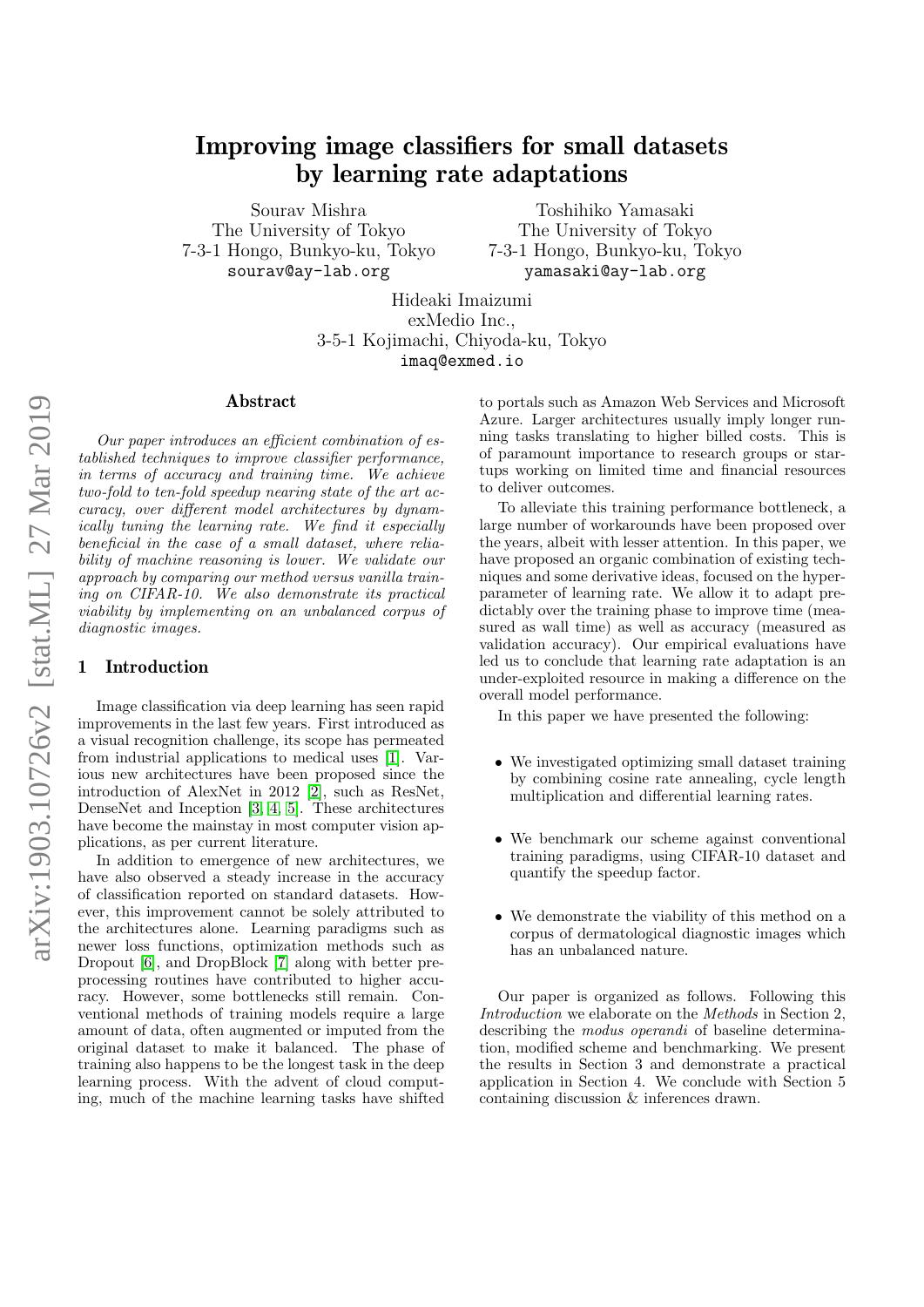### 2 Methods

#### 2.1 Baseline Preparation

For computing the baseline, we chose multi-class classification on the CIFAR-10 dataset [\[8\]](#page-4-7). Our rationale of this choice was to select a data corpus reported commonly in contemporary literature, exhibiting sufficient variety and yet smaller than ImageNet or CIFAR-100 [\[1\]](#page-4-0). Our classifier was built on PyTorch v0.4 framework with commonly recommended practices such as dynamic augmentation, early stopping and an option to resume training with a different (but fixed) learning rate. Pretrained ResNet-34, ResNet-50, ResNet-101, ResNet-152 and DenseNet-161 were chosen as the candidate architectures; a single GPU (NVIDIA Titan Xp 12 GB HBM2) was utilized for all the measurements. The batch size was set at 32.

Prior to model learning, we normalized the data with the recommended mean (0.4914, 0.4822, 0.4465) and standard deviation (0.2023, 0.1994, 0.2010). The images were split in ratio of 5:1 into training and validation set. We performed dynamic in-memory augmentation by crop, horizontal & vertical flips. Additionally we introduced other augmentation methods such as random-zoom by the imgaug package from Python repository.

All the models were trained to at least 90% validation accuracy for fair comparison. The training was commended with learning rate  $\alpha = 0.01$  and restarted manually with lower value ( $\alpha = 0.001$ ), whenever early stopping forced the training to halt. Setting sufficient number of epochs to train was chosen based on prior experience. The accuracy of models and time to train are elucidated in Table 1.

#### 2.2 Finding Initial Learning Rate

To optimize training performance, we focused on keeping learning rate  $\alpha$  suitable throughout the model learning. Conventional wisdom dictates that learning rates should monotonically decrease during the course of training. However, starting with a value significantly smaller than theoretical optimum could lead to cost function never converging towards global minimum; similarly a larger value will lead to divergence or overfitting. It led to us to the pertinent question of determining an optimal initial learning rate. To accomplish this objective, we introduced an initial rate finder described by Smith et al. [\[9\]](#page-4-8). The implementation used several mini-batches with gradually increasing values of  $\alpha$ , until the loss computed at end of each batch started decreasing dramatically. Finding the rate of change of loss, we could zero down to a good learning rate to begin. Figures 1 and 2 illustrate the learning rate range test for DenseNet-161.



Figure 1: Determination of most suitable initial learning rate. The learning rate is systematically increased over a large range to determine where the losses start reducing.



Figure 2: Plot of the losses measured over test minibatches to determine the optimum initial learning rate.

#### 2.3 Cosine Rate Annealing

Following determination of the best initial rate, we chose to train the network with transforms similar to our baseline measurement. The differences we introduced at this stage were to employ L2 regularization and running a pass through our data to pre-compute activation values for the final layer, keeping all other layers frozen. As the first step, we froze all layers except the final layer to retain the complex features from ImageNet training. Initial shaping of the final layer promised performance advantages. Rather than keeping the learning rate fixed from what was determined, we adopted Stochastic Gradient Descent with Restarts (SGD-R), where cosine rate annealing gradually decreased the learning rate over the epoch from a designated value to zero [\[10\]](#page-4-9). The scheduling is governed as shown in Equation 1: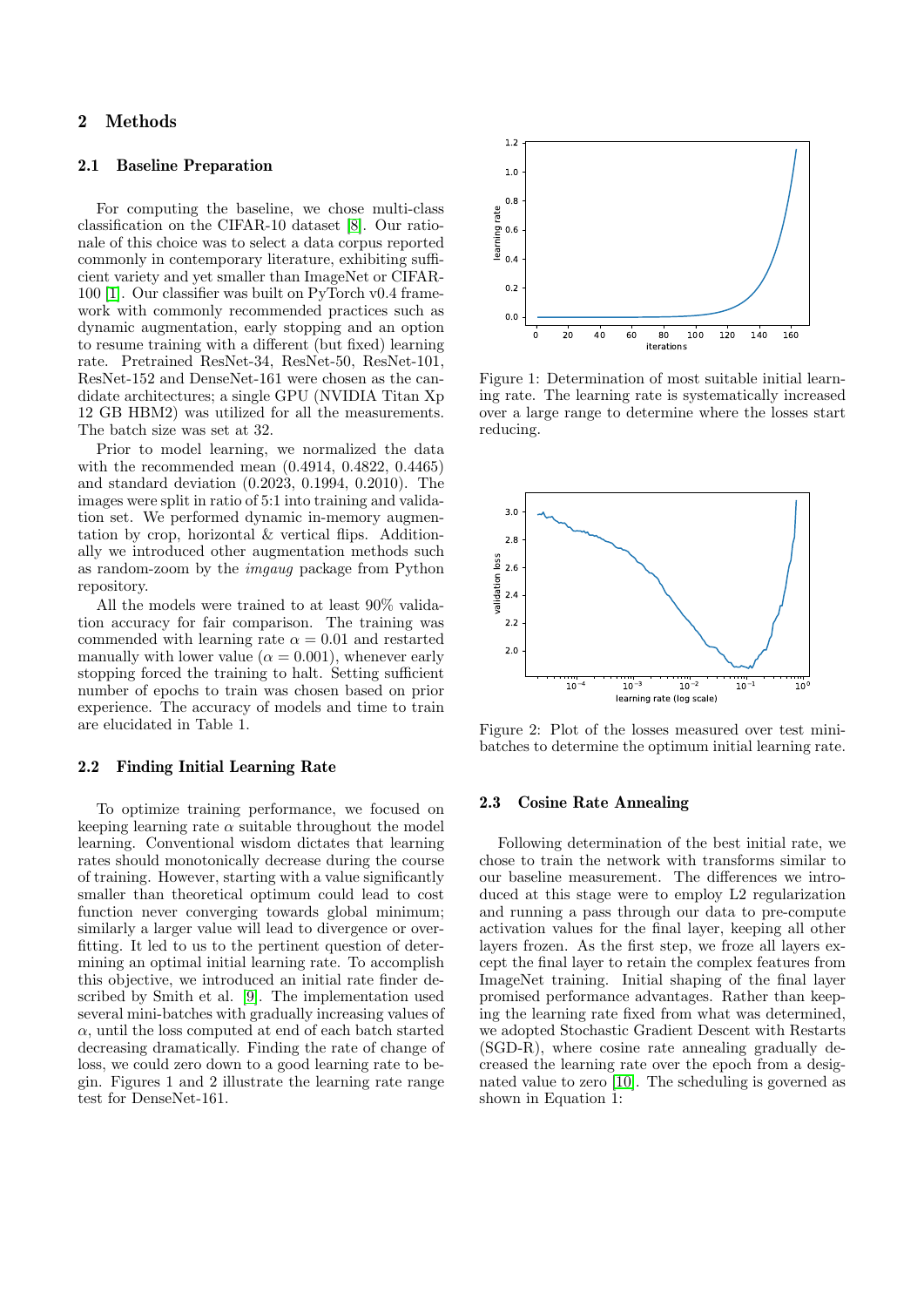

Figure 3: Plot of the cosine rate annealing over each epoch. The learning rate decreases from the precomputed optimal value to a minimum, over the course of epoch only to again restart with a new epoch.

$$
\nu_t = \frac{1}{2} \left( 1 + \nu \cos\left(\frac{t\pi}{T}\right) \right) + \nu_{min} \tag{1}
$$

where  $\nu$  is the initial learning rate, t is the iteration over the epoch, and  $T$  is the total number of iterations to cover a epoch. Up to 10 epochs were run using this method, until the validation accuracy stabilized. This scheduling operation is illustrated by Figure 3 for a training task carried out on DenseNet-161.

#### 2.4 Cycle Length Multiplication and Differential Learning Rates

Our final step in the optimization scheme was to unfreeze all the network layers, and use differential learning rates for separate sections of the networks. Before diving into the rationale, we explain the following two concepts with brevity:

Differential Learning Rate (DLR) involved the process of assigning three separate learning rates, spanning the length of network & adhering to cosine rate annealing over the cycle length.

### Cycle Length Multiplication (CLM) involved extending the cosine annealing over progressively

more integral number of epochs (with each subsequent cycle), as described in [\[10\]](#page-4-9).

Initial layers of convolutional neural networks (CNN) typically capture rudimentary features, with complexity of the same increasing in later layers. More volatility can be envisioned in higher layer with each pass of stochastic gradient descent (SGD). Therefore assigning a very low-rate of  $\alpha = 0.0001$ , left the initial layers virtually undisturbed, whereas a moderately high rate of  $\alpha = 0.01$  allowed elasticity for change in



Figure 4: Cosine rate annealing extends to progressively higher number of epochs in cycle length multiplication.

the higher layers. The mid-section of the CNN was assigned a rate of  $\alpha = 0.001$ .

Concurrent with changing the designated learning rates over different sections, we also extended the cycle length with a multiplication factor of 2. As the model trained closer towards global minima, the parameters needed less perturbations. Gradually slowing down the SGD-R process guaranteed a better convergence towards global minima. The aforementioned step is illustrated by Figure 4, implemented on DenseNet-161.

#### 3 Results

The results from conventional training, described in Section 2.1, are illustrated in Table 1. For all the candidate architectures, early stopping halted model learning before empirically assigned maximum epochs. As stated previously, the training was resumed with  $\alpha = 0.001$ , with a target to achieve a minimum of 90% validation accuracy. We have recorded learning duration and stable validation accuracy attained by early stopping with both the learning rates. Total time, which is a sum total of all learning durations, is presented in the last column.

The results from our optimization scheme are illustrated in Table 2. The columns highlight wall time recorded for phases described in Sections 2.2 through 2.4. The speedup factor on total time is indicated in the last column.

A confusion matrix for evaluation of the validation process on DenseNet-161 is presented in Figure 5. Matrices for other architectures are in the Appendix. We offer a few observations at this stage. We can see that models tune to near state-of-the-art accuracy values, without a high training time. Furthermore, they are capable of learning without over-fitting, on an orthodox choice of 5:1 training validation split of CIFAR-10.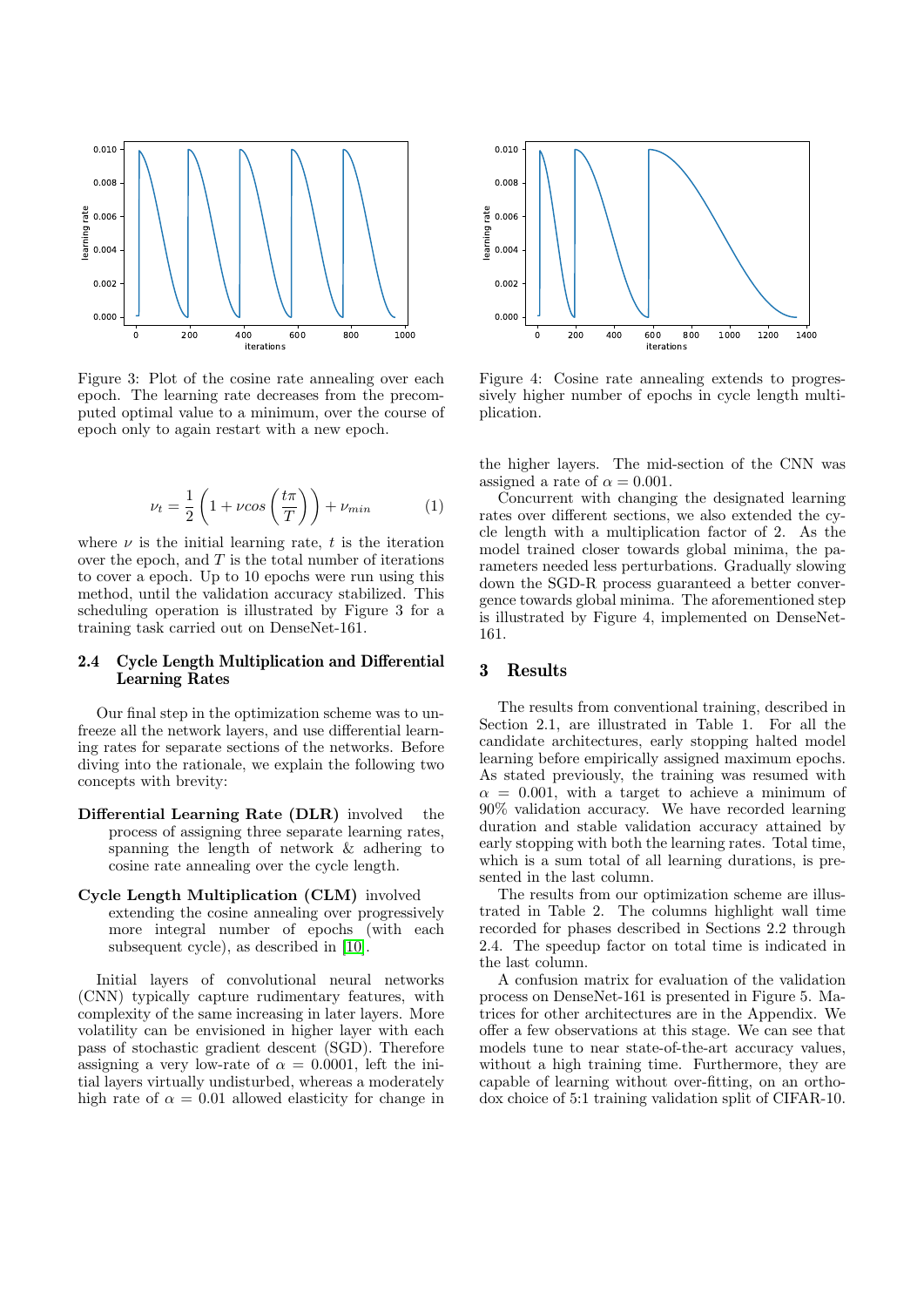Table 1: Training on CIFAR-10 with conventional method

| Model        | Accuracy ( $\alpha$ =0.01) | Time (s) | Accuracy ( $\alpha = 0.001$ ) | Time(s) | Total time (s) |
|--------------|----------------------------|----------|-------------------------------|---------|----------------|
| ResNet-34    | 86.25\%                    | 14749    | $90.36\%$                     | 3008    | 17757          |
| ResNet-50    | 86.56\%                    | 32596    | $90.54\%$                     | 1442    | 34039          |
| $ResNet-101$ | 86.35\%                    | 58315    | $90.71\%$                     | 2323    | 60639          |
| ResNet-152   | 86.42\%                    | 88520    | $90.68\%$                     | 3367    | 91888          |
| DenseNet-161 | 89.88\%                    | 51109    | 93.02\%                       | 3518    | 54628          |

Table 2: Training on CIFAR-10 with optimization scheme

| Model        | Acc. with SGD-R | Time (s) | Acc. with DLR+CLM | Time (s) | Total time | Speedup factor |
|--------------|-----------------|----------|-------------------|----------|------------|----------------|
| ResNet-34    | 82.45\%         | 3816     | 96.84\%           | 5840     | 9565       | 1.84           |
| ResNet-50    | 80.34\%         | 5345     | 96.82\%           | 6472     | 11817      | 2.88           |
| ResNet-101   | 84.20\%         | 2676     | 97.61\%           | 3998     | 6673       | 9.09           |
| ResNet-152   | 82.50%          | 3517     | 97.78\%           | 5496     | 9012       | 10.20          |
| DenseNet-161 | 82.89%          | $2001\,$ | 97.15\%           | 5195     | 7195       | 7.59           |



Figure 5: Confusion matrix for the quality of evaluation for CIFAR-10 on DenseNet-161

This demonstrates that learning rate is effective tool even with a smaller corpus of images. Most importantly, we observe that larger architecture receive better performance gains than smaller ones. We believe this is a valuable trait of our scheme, since current research is progressively moving towards using larger quantities of data and bigger architectures.

### 4 Application

To investigate benefits of our optimization technique and draw inferences, we introduce an application based on medical diagnostics for which this scheme was envisioned.

Dermatological diseases exhibit a wide variety in their manifestation. At a time when demand for medical consultation is rising, there is a severe under-supply of dermatologists in many countries. The number of practitioners in US has plateaued at 3.6 per 100,000 people and several East Asian countries advocate mobile clinics or tele-medicine [\[11\]](#page-4-10). In the absence of immediate avenues, people resort to general practitioners (GP). Statistics indicate that the opinions of GPs are concurrent with dermatologists only 57% of the time [\[12\]](#page-4-11). We attempt to provide machine learning based solutions to bridge this gap with a two-fold aim: To reduce workload of the dermatologist by aiding faster screening & provide customized means to people for detecting possible skin problems

Most open medical image databases are small and unbalanced. Hence, there is a need to develop paradigms for effective training with limited information. Further, since disease labels could get updated periodically, or model requires customization for a new population type, training and deployment needs to be fairly rapid. Our schema manages to fulfill both the objectives, guaranteeing rapid deployment to the production servers. We chose a dermatological dataset with 10 unbalanced classes, containing 7543 images. The train-validation split was done unevenly to mimic a real database. We trained aforementioned architectures with vanilla scheme, followed by our optimization trick. We have compared the stable validation accuracy and total time across different architectures in Table 3. We again observed improved accuracy by around 10% points and speedup between 3.1 and 5.7 times. A confusion matrix based on ResNet-152 is shown in Figure 6.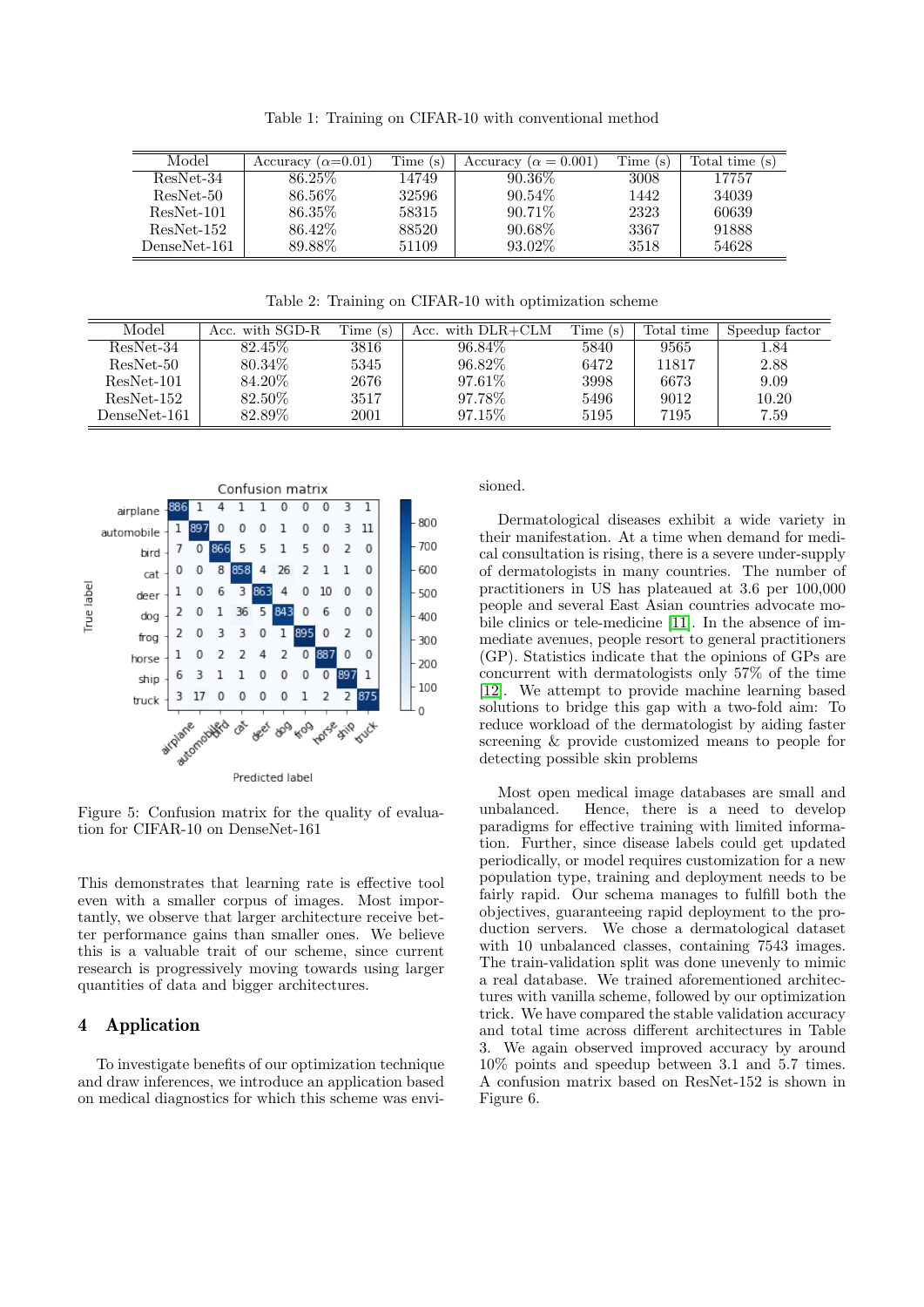Table 3: Performance comparison between training schemes on dermatological images

| Model        | Accuracy (Conventional) | Time(s) | $Accuracy (DLR + CLM)$ | Time(s) | Speedup |
|--------------|-------------------------|---------|------------------------|---------|---------|
| ResNet-34    | $72.62\%$               | 1576.33 | 83.40\%                | 343.20  | 4.6     |
| ResNet-50    | $71.88\%$               | 2130.27 | 83.26\%                | 692.64  | 3.1     |
| ResNet-101   | 71.70%                  | 4216.22 | 83.19%                 | 1076.90 | 3.9     |
| ResNet-152   | $71.56\%$               | 5437.72 | 84.90%                 | 958.88  | 5.7     |
| DenseNet-161 | 78.02%                  | 4156.75 | 84.61\%                | 946.14  | 4.4     |



Figure 6: Confusion matrix for the quality of evaluation on dermatological dataset classified by learning on a pre-trained ResNet-152

### 5 Conclusion

We have demonstrated that there is much room for performance improvement in classical techniques for small datasets, by tuning the learning rate. It not only speeds up the convergence, but allows better model fits, increasing validation accuracy. By slowing down learning in initial layers of CNN, it is easy to shift the bulk of computation towards the final layers, resulting in optimization of the process. Further, we observed that because of this combination of established techniques, models are more immune to learning bias in an unbalanced dataset, than traditional methods.

### Acknowledgement

The authors offer their sincere thanks to D. Page (Myrtle AI) and FastAI community, who offered various tools & resources for easy interpretation.

### References

- <span id="page-4-0"></span>[1] Russakovsky, O., Deng, J., Su, H and Krause, J. "Imagenet large scale visual recognition challenge." International Journal of Computer Vision 115.3 pp.211-252, 2015
- <span id="page-4-1"></span>[2] Krizhevsky A., Sutskever, I and Hinton, GE. "Imagenet classification with deep convolutional neural networks". Advances in Neural Information Processing, pp. 1097-1105, 2012
- <span id="page-4-2"></span>[3] He, K., Zhang, X., Ren, S. and Sun, J. "Deep residual learning for image recognition." Proceedings of the IEEE Conference on Computer vision and Pattern Recognition, 2016.
- <span id="page-4-3"></span>[4] Huang, G., Liu, Z. and Van Der Maaten, L. "Densely connected convolutional networks." Proceedings of IEEE Conference on Computer Vision and Pattern Recognition, 2017.
- <span id="page-4-4"></span>[5] Szegedy, C., Liu,W., Jia, Y. and Sermanet, P. "Going deeper with convolutions." Proceedings of the IEEE Conference on Computer vision and Pattern recognition, 2015.
- <span id="page-4-5"></span>[6] Srivastava, N. and Hinton, GE. "Dropout: a simple way to prevent neural networks from overfitting." The Journal of Machine Learning Research, 15.1, pp. 1929- 1958, 2014.
- <span id="page-4-6"></span>[7] Ghiasi, G., Lin, T.Y. and Q.V, Le. "DropBlock: A regularization method for Convolutional networks." Advances in Neural Information Processing Systems, 2018.
- <span id="page-4-7"></span>[8] Krizhevsky, A. and Hinton, GE."Learning multiple layers of features from tiny images". Vol.1 (4), Technical report, University of Toronto, 2009.
- <span id="page-4-8"></span>[9] Smith, LN. "Cyclical learning rates for training neural networks." 2017 IEEE Winter Conference on Applications of Computer Vision (WACV), 2017.
- <span id="page-4-9"></span>[10] Loshchilov, I. and Hutter, F. "SGDR: Stochastic gradient descent with warm restarts." Proceedings of the International Conference on Learning Representations (ICLR), 2017.
- <span id="page-4-10"></span>[11] Kimball, A.B. and Resneck, J.S. "The US dermatology workforce: a specialty remains in shortage". Journal of the American Academy of Dermatology, 59 (5), pp. 741-745, 2008.
- <span id="page-4-11"></span>[12] Lowell, B.A., Froelich, C.W., Federman, D.G. and Kirsner, R.S., "Dermatology in primary care: prevalence and patient disposition". Journal of the American Academy of Dermatology, 45 (2), pp. 250-255, 2001.